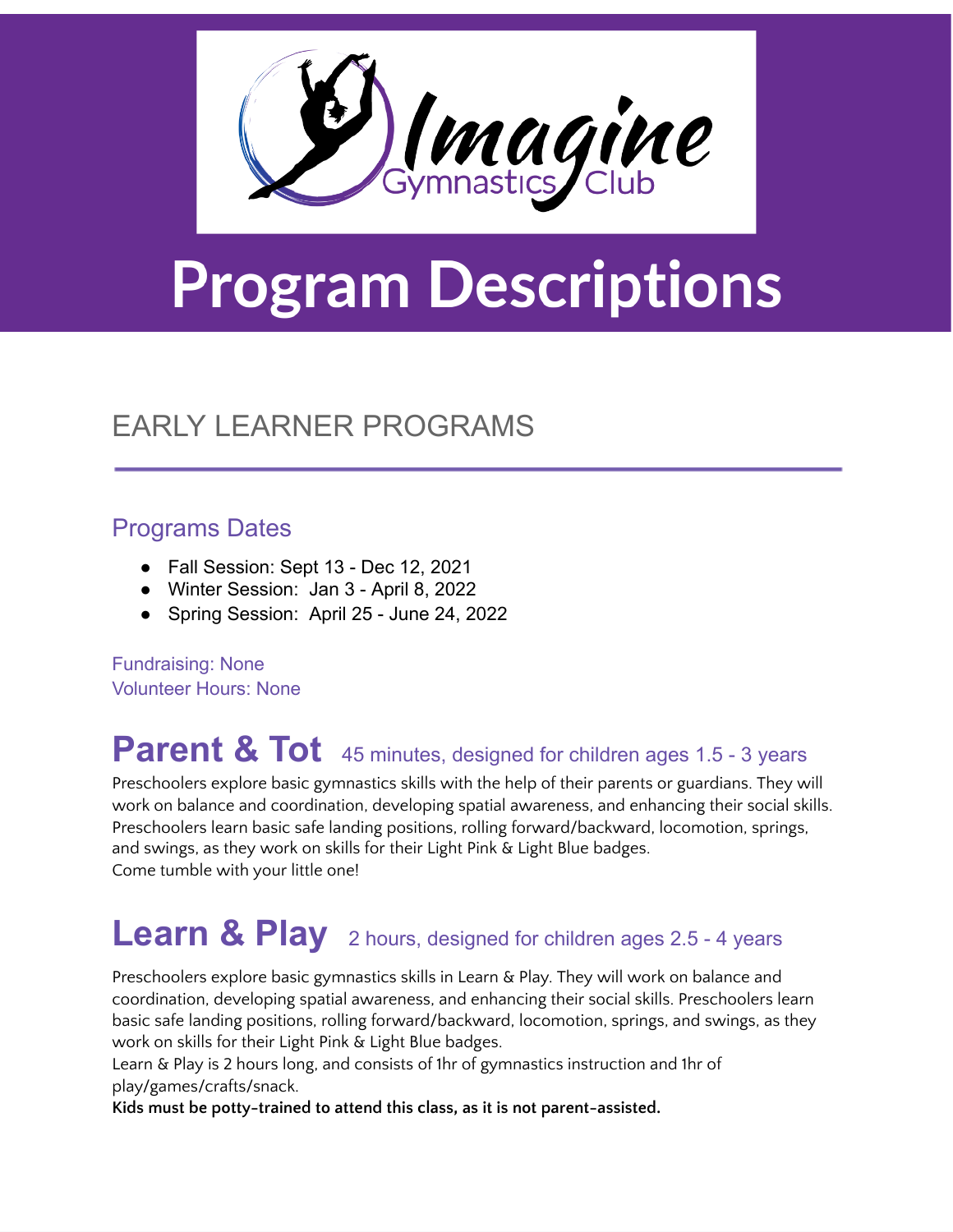#### RECREATIONAL GYMNASTICS

#### Programs Dates

- Fall & Winter Session: Sept 13, 2021 April 8, 2022
- Spring Session: April 25 June 24, 2022

**Fundraising: Must sell at least one book of raffle tickets, worth \$100** Volunteer Hours: None

# **Kinder Keeners** 1 hour, designed for children ages 4 - 6 years

Let's get ready to party! Kinder Keeners explore basic gymnastics skills with forward rolls, beginner cartwheels, and backward rolls. This class is jam-packed with fun games, songs and simple circuits where preschoolers can make friends and hone their physical literacy skills like developing agility and coordination. Kids at this level will work towards the completion of their Red and Orange Badges.

#### **Beginner** 1 hour & 15 min, designed for children ages 6+

Gymnasts ages 6+ will learn & master basic gymnastics skills. These athletes will be working to complete their Yellow & Green badges. We have developed these classes to align with the Junior Olympic and Xcel gymnastics programs.

### **Intermediate** 1 hour & 45 min, designed for children ages 7+

Gymnasts ages 7+ will learn & master gymnastics skills. These athletes will be working to complete their Blue & Purple badges. We have developed these classes to align with the Junior Olympic and Xcel gymnastics programs. Children participating in our Recreational classes have the opportunity to compete in our home meet held in March.

#### Advanced 1 hour & 30 min twice a week, designed for children ages 8+

Gymnasts ages 8+ will learn & master gymnastics skills. These athletes will be working to complete their Violet & Pink badges. We have developed these classes to align with the Junior Olympic and Xcel gymnastics programs. Children participating in our Recreational classes have the opportunity to compete in our home meet held in March.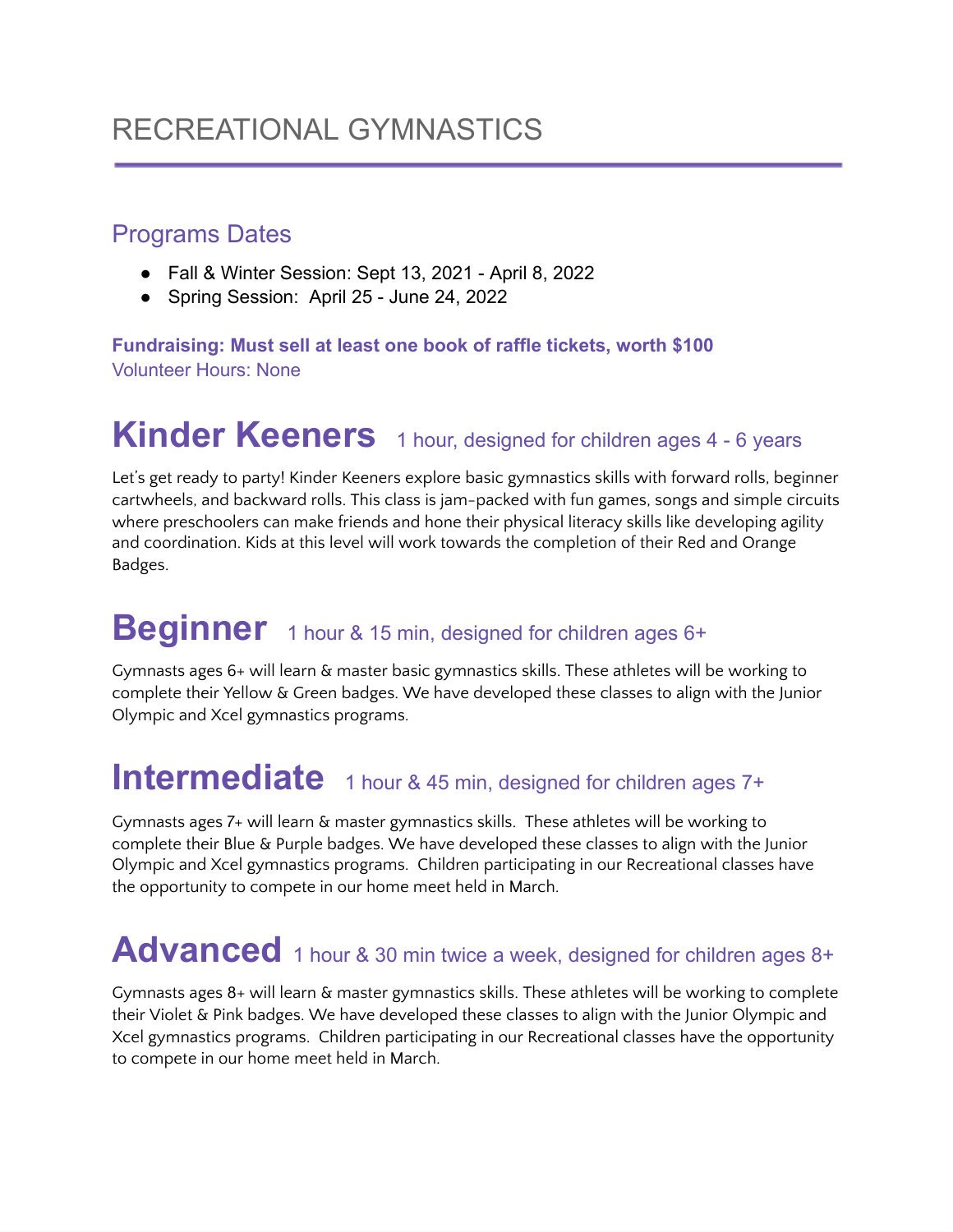#### SEASONAL RECREATIONAL PROGRAMS

#### Programs Dates

- Fall Session: Sept 13 Dec 12, 2021
- Winter Session: Jan 3 April 8, 2022
- Spring Session: April 25 June 24, 2022

**Fundraising: Must sell at least one book of raffle tickets, worth \$100** Volunteer Hours: None

#### **Homeschool Gymnastics** 1 hour, Ages 6+

For homeschooled children of all ages, this class is a fun way to learn the basics of gymnastics, exercise & flexibility.

#### **Homeschool Trampoline** 1 hour, Ages 6+

For homeschooled children of all ages, this class is a fun way to learn the basics of trampoline & tumbling skills.

# **Junior Jumpers Trampoline** <sup>45</sup> min, Ages 4-6

This class is designed for children ages 4-6. They will focus on learning & mastering basic trampoline & tumbling skills.

# **Beginner Trampoline** 1 hour, Ages 6-8

This class is designed for children ages 6-8. They will focus on learning & mastering basic trampoline & tumbling skills.

#### **Intermediate Trampoline** 1 hour, Ages 8+

This class is designed for children ages  $8+$ . They will focus on learning & mastering trampoline & tumbling skills.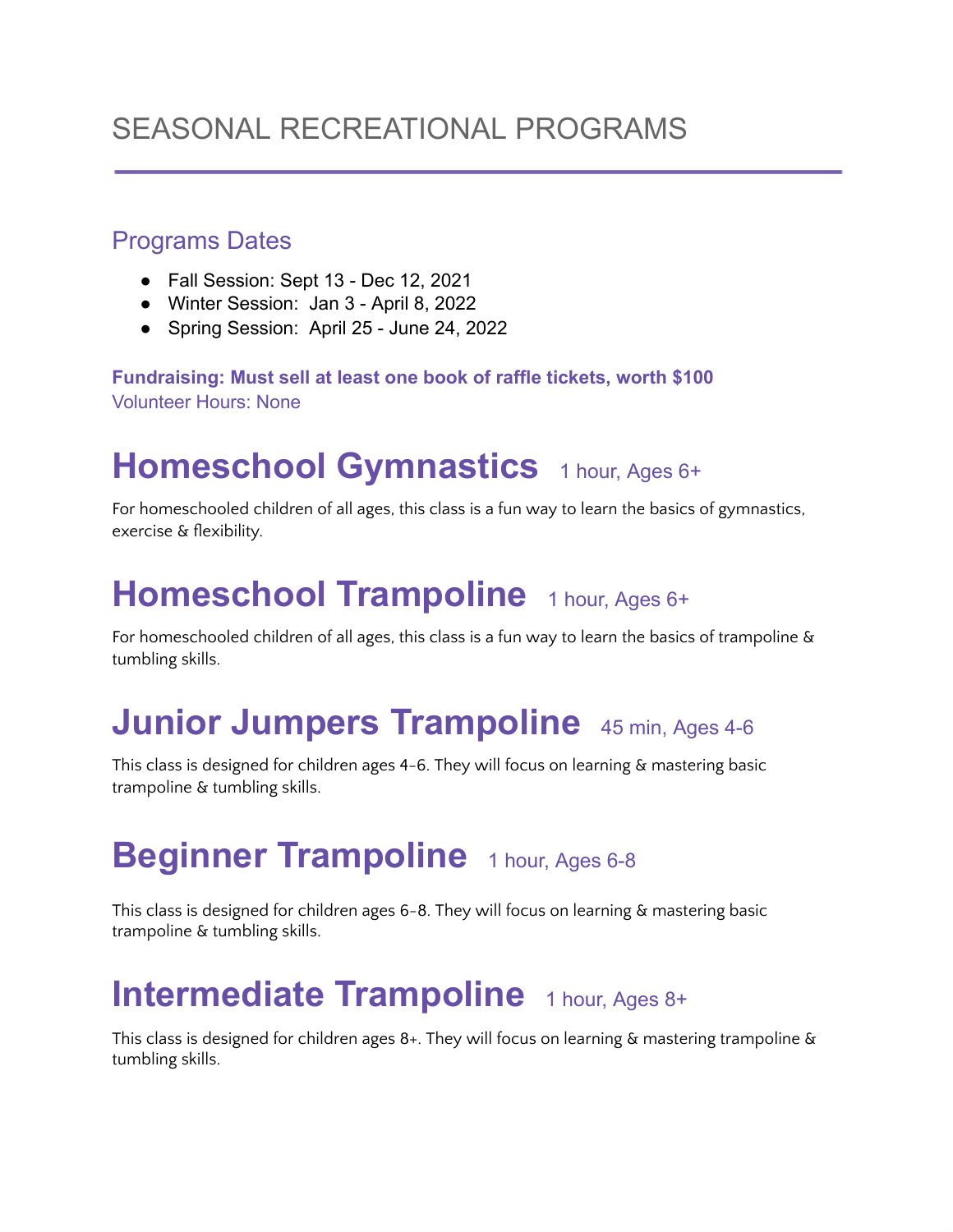# **Junior Parkour** 1 hour, Ages 5-7

Ready for a new challenge? Parkour is the practice of moving linearly and creatively from a start point to an endpoint as quickly as possible. These athletes will learn to run, jump and swing through obstacle courses & circuits as they learn the basics of parkour.

# **Senior Parkour** 1 hour, Ages 8+

Ready for a new challenge? Parkour is the practice of moving linearly and creatively from a start point to an endpoint as quickly as possible. These athletes will learn to run, jump, swing and flip through obstacle courses & circuits as they learn the fundamentals of parkour.

#### **Tumbling & Acro** <sup>1</sup> hour, Ages 7+

This class is designed for children who specifically want to learn to tumble and flip. It focuses on acro & tumbling on floor, tumble track & air floor. Whether your child wants to learn acro for dance or just to do cool tricks, this class will teach them what they want to know, from round-offs to aerials to back walkovers!

#### PRE-COMPETITIVE GYMNASTICS PROGRAMS

#### Programs Dates

- Fall & Winter Session: Sept 13, 2021 April 8, 2022
- Spring Session: April 25 June 24, 2022

**Fundraising: Must sell at least one book of raffle tickets, worth \$100** Volunteer Hours: None

# **Xcel Bronze** <sup>1</sup> hour & <sup>30</sup> minutes, twice <sup>a</sup> week, Ages 6-8

This is a program for 6-8 year old girls who are wanting a little more than a weekly recreational class. These athletes have the goal of becoming competitive gymnasts & Xcel gives a gentle introduction to competitive gymnastics. These gymnasts get the team experience and a chance to travel to small Xcel competitions around central & southern Alberta, as well as competing in our home meet. They train for an hour and a half, twice a week, and must purchase a team training suit to wear to meets.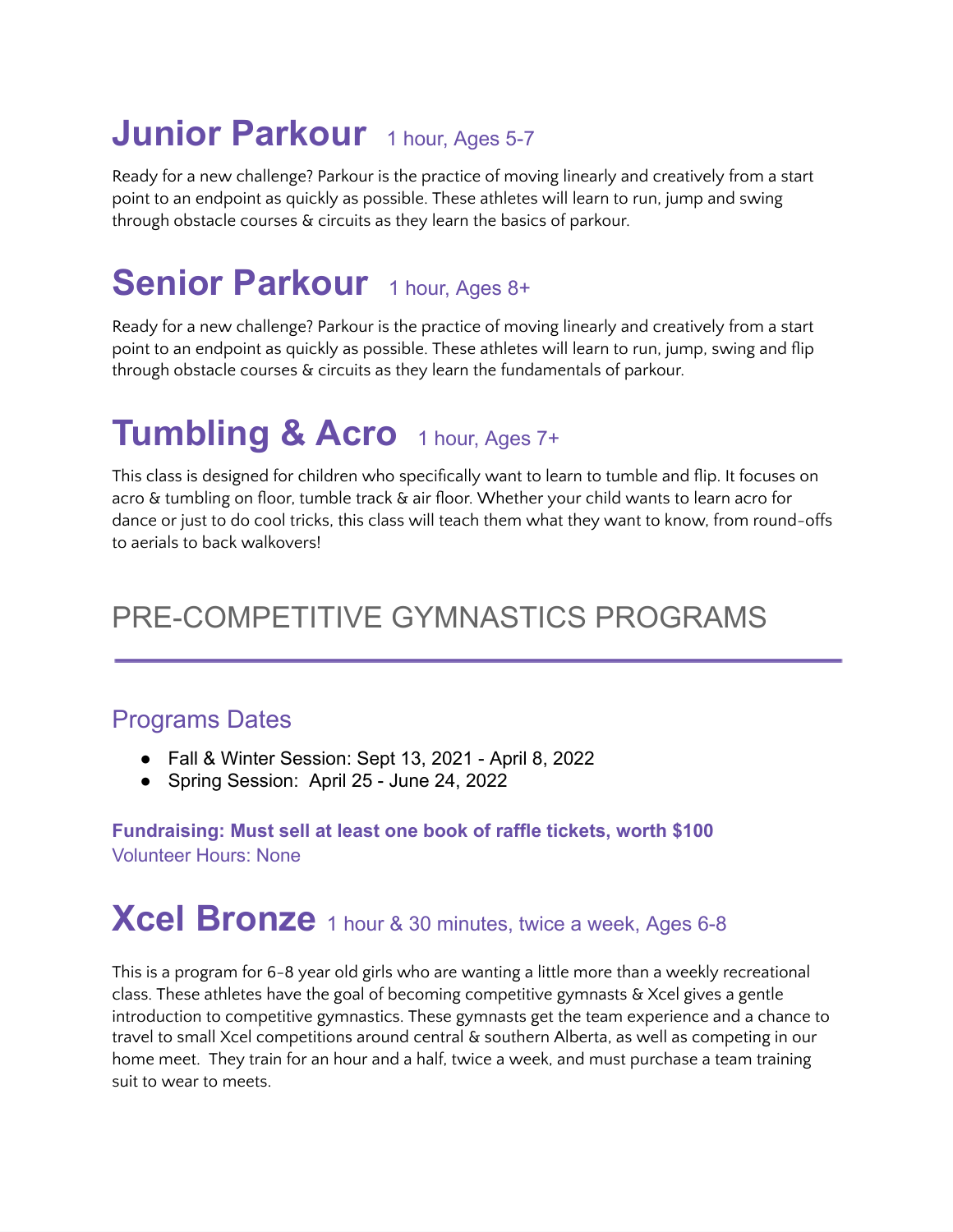# **Xcel Silver** <sup>2</sup> hours, twice <sup>a</sup> week, Ages 8+

This is a program for girls, 8 and older, who are wanting a little more than a weekly recreational class. These athletes have the goal of becoming competitive gymnasts & Xcel gives a gentle introduction to competitive gymnastics. These gymnasts get the team experience and a chance to travel to small Xcel competitions around central & southern Alberta, as well as competing in our home meet in March. They train for two hours, twice a week, and must purchase a team training suit to wear to meets.

#### COMPETITIVE GYMNASTICS PROGRAMS

#### Programs Dates

● July 1st, 2021 - June 30th, 2022

These programs are for the athlete (and family) who wants the full competitive experience. They are by coach invitation only, but if your child is in one of our rec or pre-competitive programs, please let us know if you're interested. Also if you are new to our area and come from a competitive program in a different club, and would like to continue training, please contact us at [info@imaginegymnastics.com.](mailto:info@imaginegymnastics.com)

#### **Novice** 4.5 hours on Wednesday & 3.5 hours on Friday, Ages 6+

These athletes are working on their Xcel Silver/Gold & JO 2-4 skills with the intent to compete January through March in 3-5 competitions. They will train alongside our senior athletes twice a week. These gymnasts get the team experience and a chance to travel to small competitions around central & southern Alberta, as well as competing in our home meet. These athletes must purchase a competitive suit & team jacket to wear to meets & events.

**Volunteer requirements**: 10 volunteer hours, 3 hours worker bee, 2 shifts at our home meet **Fundraising commitments: 1 gymnast:** Must fundraise a total **of \$400** profit to the club during the July 1, 2021 – June 30, 2022 gymnastics year. **Multiple gymnasts** from the same family: Must fundraise a total of **\$450** profit to the club during the July 1, 2021 – June 30, 2022 gymnastics year. **1 Raffle Booklet** per family